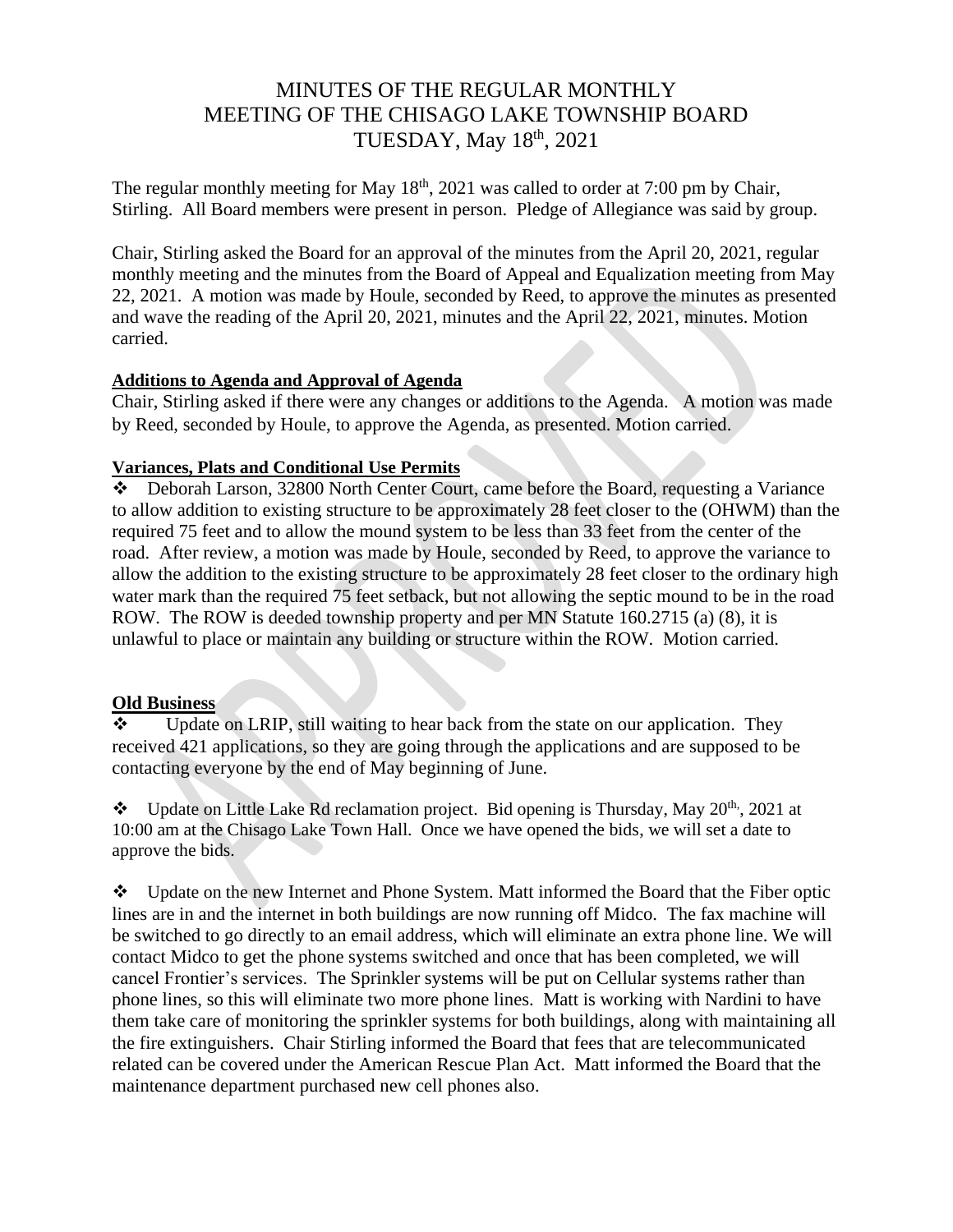### Page 2 of May 2021 Minutes

❖ Clerk, Jeanette Peterson presented Appendix B, (Resolution Authorizing Contract with Interested Officer Under Minn. Stat 471.88, subd. 5) and Appendix C (Affidavit of Official Interest in Claim) to the Board for the Janitorial Position. Chair, Stirling requested to amended Appendix B, to include more detail under the duties, and that this resolution is therefore retroactive to April 20, 2021, due to "Jeanette Peterson providing janitorial services on an emergency basis since April  $20<sup>th</sup>$ ,  $2021$ . After review, a motion was made by Houle, seconded by Reed, to adopt Resolution Authorizing Contract with Interested Officer (Appendix B) with changes. Motion carried.

### **New Business**

❖ The Board received a letter from the East Central Regional Development Commission requesting nominations to fill the Chisago County township vacancy to represent the townships of Chisago County on the ECRDC. No nominations for this position from Chisago Lake Township.

❖ Received an application from Excel to install approx. 210ft of natural gas service from main 35' e of the center line of Lanesboro Wy gong west to the property at 10449 Lanesboro Wy. After review, a motion was made by Houle, seconded by Reed, to approve the Excel application to install approx. 210ft of natural gas service from main 35' e of the center line of Lanesboro Wy going west to the property at 10449 Lanesboro Wy. Motion carried.

## **Road Report**

❖ Matt Wikelius informed the Board that:

- ➢ The maintenance department has completed applying all the Limestone for 2021
- ➢ They are planning to apply chloride on Lindo Trl, Quinlan Ave, Little Lake Rd (from board landing south), Lofton Ln, and 360<sup>th</sup>. The County will be doing Vibo Trl from CR74 to the County pit, and Franconia will be doing Oldfield Ave., and their part of Panola Drive.
- $\triangleright$  Spraying roadside hopefully in the next two weeks. Planning on doing about half as much as last year.

## **Information for Officials**

- ❖ Clerk Peterson informed the Board of the following:
	- ➢ A total of 48 Building Permit applications were issued within Chisago Lake Township for the months of March and April
	- $\triangleright$  CCATO meeting will be held at Shafer Township on May 26<sup>th</sup>, 2021 at 7:00 pm
	- ➢ Invoiced Chiago County Public Health for use of Townhall for COVID vaccinations
	- ➢ Hall Rental Report
	- ➢ Received Thank you cards for the flowers we sent for Marvin's funeral and from the Baby Blanket for our generous financial support